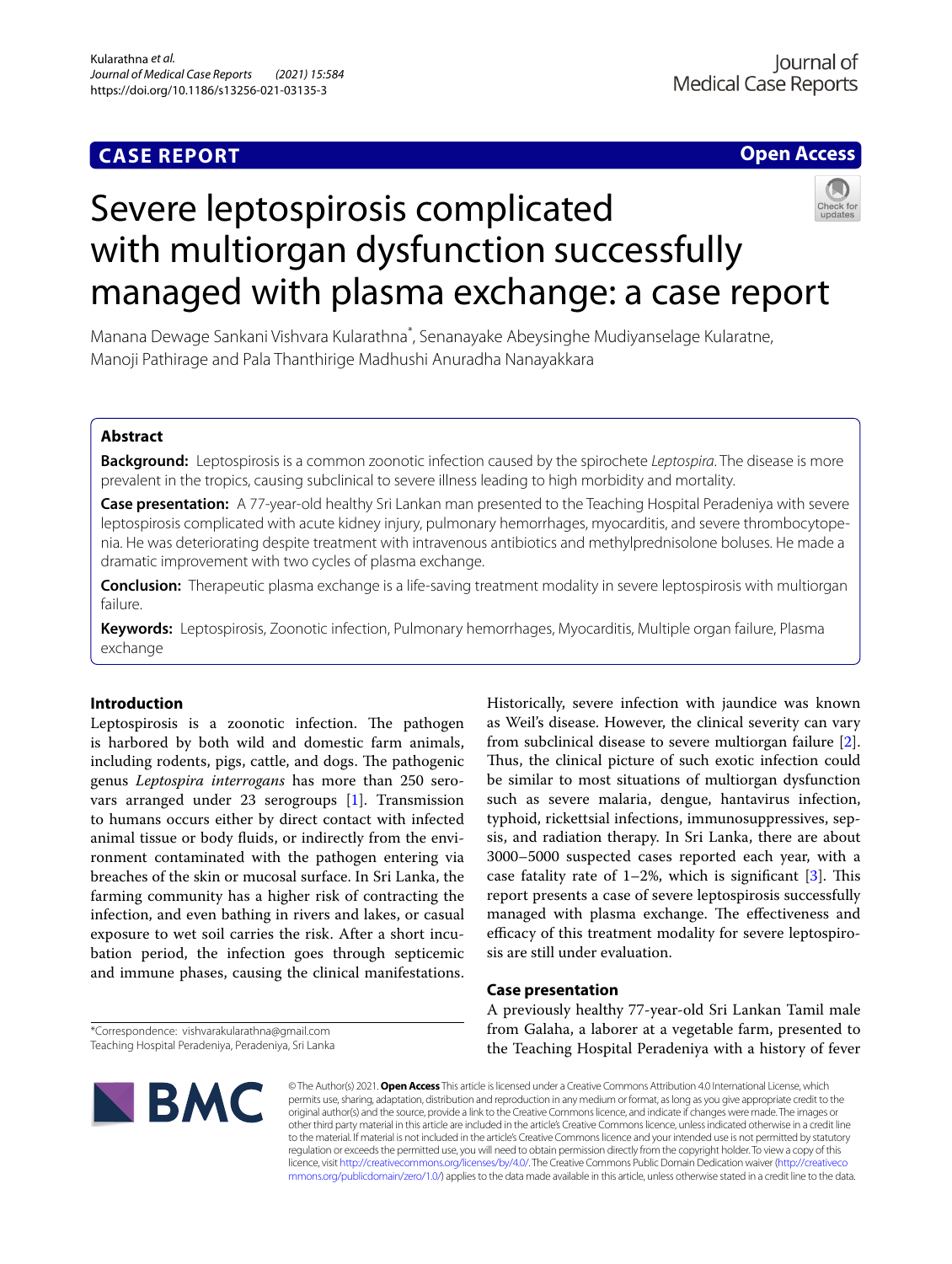of 1-week duration. He was apparently well 1 week previously, and presented with high-grade fever along with arthralgia and myalgia. Apart from that, he had generalized headache with the onset of the illness. There were no associated respiratory symptoms, abdominal pain, vomiting, change in bowel habits, or urinary symptoms. He did not have signifcant past medical, surgical, or family history. He was unmarried and was an occasional alcohol consumer and a nonsmoker.

On examination, he was averagely built, conscious, ill looking, and severely dehydrated. He had cold peripheries. He was icteric, but there was no pallor or conjunctival sufusion. His pulse rate was 112 beats per minute, and his blood pressure was 77/48 mmHg. The abdominal, respiratory, and nervous system examination was unremarkable on admission.

noradrenaline infusion 0.6 mcg/kg/minute. On the following day, patient became anuric for 10 hours with rising creatinine of  $414 \mu$ mol/L. Ultrasound scan of the kidneys showed acute renal parenchymal disease. The patient was started on peritoneal dialysis. On the third day of admission, the patient became dyspneic, and auscultation of the lungs revealed coarse and fne crepitations in the bilateral lung fields. The oxygen saturation dropped even with a continuous positive airway pressure (CPAP) mask, and was 81%. The chest X-ray showed bilateral patchy radio-opaque shadows. The patient was electively intubated, and intensive care was given. The patient was started on intravenous methylprednisolone 1 g daily for 3 days. The electrocardiogram  $(ECG)$ 



The patients' complete blood count showed white blood cells (WBCs) of  $4.46 \times 10^9$ /L (neutrophils 82%, lymphocytes 16%), platelet count  $42 \times 10^9$ /L, hemoglobin (Hb) 13 g/dL, and hematocrit (HCT) of 37%. His C-reactive protein was  $345 \text{ mg/L}$ , and creatinine was  $359 \text{ µmol/L}$ . Serum bilirubin was 62.9 mmol/L with direct fraction of 42 mmol/L and indirect fraction of 21 mmol/L. Arterial blood gases showed pH 7.37, lactate 1.1 mmol/L, HCO<sub>3</sub> 13 mEq/L,  $pCO<sub>2</sub>$  23 mmHg,  $pO<sub>2</sub>$  95 mmHg (Table [1\)](#page-2-0).

A clinical diagnosis of leptospirosis was made, and the patient was started on intravenous C penicillin, intravenous ceftriaxone, and oral doxycycline. After adequate fuid resuscitation, the patient was started on intravenous showed widespread T inversions, and the 2D echocardiogram showed ejection fraction (EF) of 30% with left ventricular global hypokinesia. His procalcitonin level was 37.94 ng/mL, and the platelet count was  $54 \times 10^9$ /L. The patient was started on plasma exchange on the fourth day of admission, and 1840 mL plasma was removed along with transfusion of 1100 mL fresh frozen plasma and 1000 mL normal saline. Six units of platelets, intravenous tranexamic acid, and intravenous vitamin K were also started. The second plasma exchange was done on the ffth day, with removal of 1810 mL total plasma volume along with transfusion of 1500 mL fresh frozen plasma and 250 mL normal saline. His urine output markedly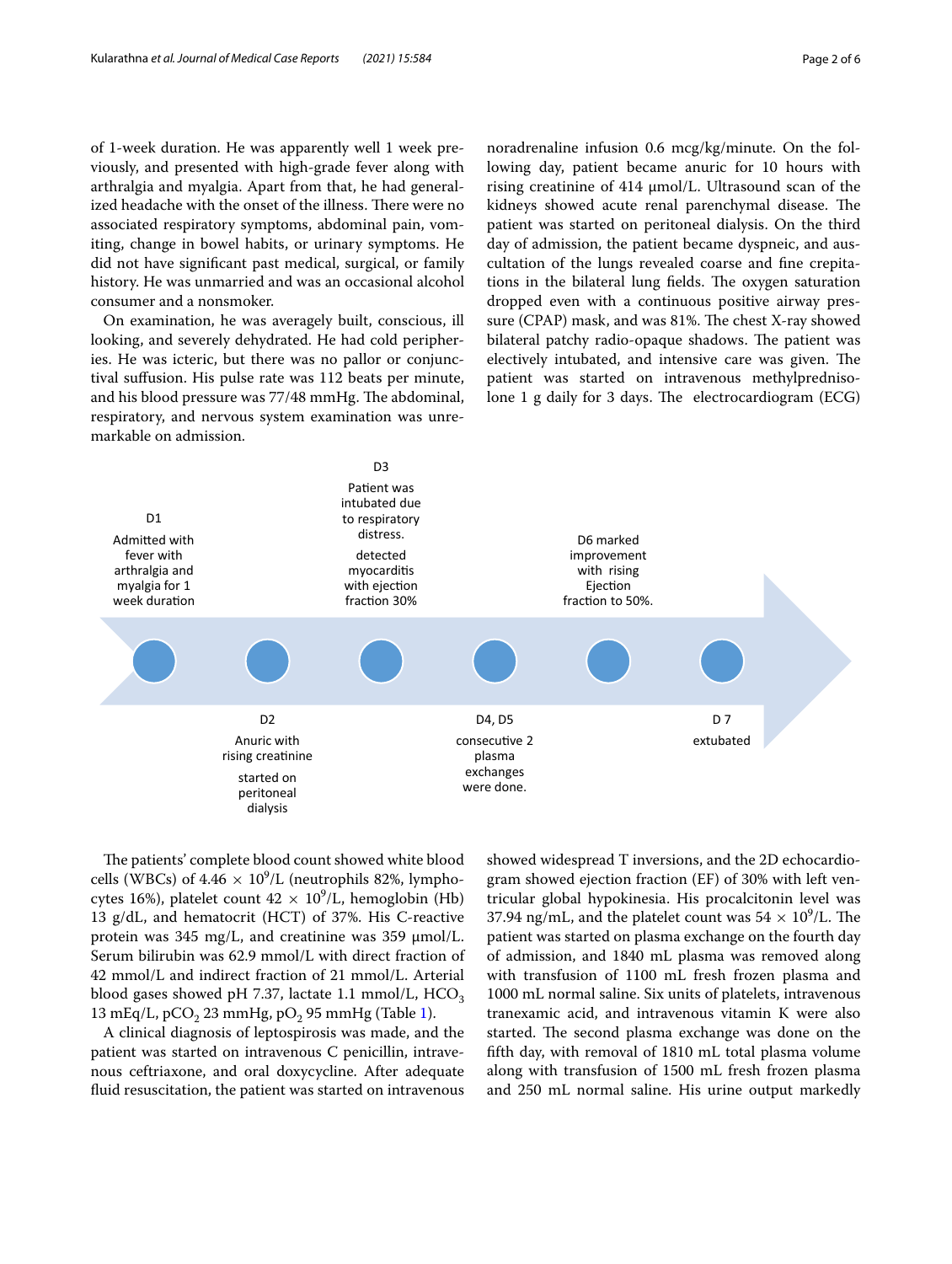| Investigation        | Value                                       | Reference range            |
|----------------------|---------------------------------------------|----------------------------|
| Complete blood count |                                             |                            |
| White blood cells    | $4.46 \times 10^9$ /L                       | $3.4 - 9.6 \times 10^9$ /L |
| Neutrophils          | 82%                                         | 55-70%                     |
| Lymphocytes          | 16%                                         | 20-40%                     |
| <b>Platelets</b>     | $42 \times 10^{9}$ /L                       | $150 - 450 \times 10^9$ /L |
| Hemoglobin           | 13 g/dL                                     | 13.2-16.6 g/dL             |
| Hematocrit           | 37%                                         | 38.3-48.6%                 |
| C-reactive proteins  |                                             | $0-5$ mg/L                 |
| Day 1                | 345 mg/L                                    |                            |
| Day 7                | 19 mg/L                                     |                            |
| Procalcitonin        | 37.94 ng/mL                                 | $< 0.15$ ng/mL             |
| Creatinine           |                                             | 59-104 µmol/L              |
| Day 1                | 359 µmol/L                                  |                            |
| Day 2                | 414 µmol/L                                  |                            |
| Day 7                | 243 µmol/L                                  |                            |
| Serum bilirubin      | 62.9 mmol/L                                 | 5.1-17 mmol/L              |
| Direct               | 42 mmol/L                                   | 1.7-5.1 mmol/L             |
| Indirect             | 21 mmol/L                                   | 3.4-12 mmol/L              |
| Arterial blood gas   |                                             |                            |
| pH                   | 7.37                                        | $7.35 - 7.45$              |
| pO <sub>2</sub>      | 95 mmHg                                     | 75-100 mmHg                |
| pCO <sub>2</sub>     | 23 mmHq                                     | 35-45 mmHg                 |
| HCO <sub>3</sub>     | 13 mEg/L                                    | 22-26 mEq/L                |
| Lactate              | 1.1 mmol/L                                  | $0.1-1$ mmol/L             |
| Electrocardiogram    | Widespread T inversions                     |                            |
| 2D echocardiogram    |                                             | EF above 60%               |
| Day 3                | EF 30%, left ventricular global hypokinesia |                            |
| Day 6                | EF 50%, improved left ventricular function  |                            |

<span id="page-2-0"></span>**Table 1** Investigations on admission and days later

improved, and the peritoneal dialysis was withheld on the following day. Repeat 2D echocardiography showed improved left ventricular function, with ejection fraction of 50%. By the sixth day of admission, the patient's inotrope requirement came down and we planned to wean off from the ventilator. Repeat chest x-ray showed clearing of opacifications in the lungs. The patient was extubated on the seventh day of admission. His serum creatinine came down to 243 µmol/L, and C-reactive protein (CRP) was 19 mg/L. Meanwhile, the diagnosis was confrmed as his serology showed positive enzymelinked immunosorbent assay (ELISA) immunoglobulin M (IgM) for leptospirosis. By the tenth day of admission, the patient was discharged with complete recovery. In follow-up, the patient was reviewed after 2 weeks and found to be in good health.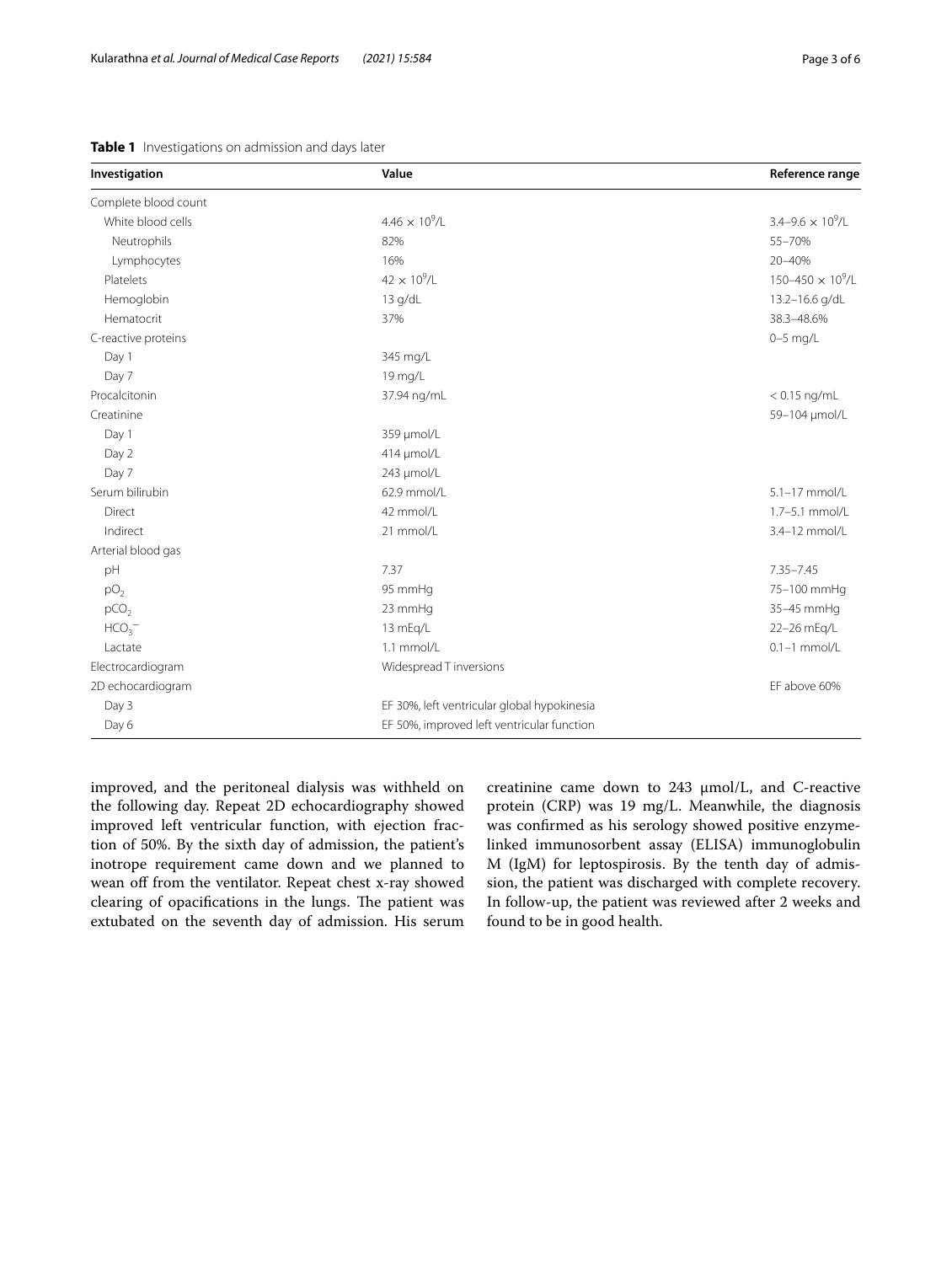



**Day 4 D ay 6- after 2 plasma exchanges**

## **Discussion**

The patient was successfully managed, while deteriorating because of multiorgan failure, with the use of plasma exchange as last resort. The improvement was dramatic with increased EF of the left ventricle, increased urine output, and clearing of lung opacities. Leptospirosis is a commonly encountered zoonotic infection in Sri Lanka. Although many domestic and wild animals are recognized as reservoir hosts for *Leptospira*, among them, the brown rat (*Rattus norvegicus*) is recognized as the most important reservoir for human transmission. The pathogen remains dormant in the renal tubules of the reservoir animal and is shed via urine [\[4](#page-4-3)]. It is transmitted from animal to human through contact with infected animal urine on the mucous membranes or breaches of the skin [[5\]](#page-4-4). The incubation period is  $5-7$  days on average [[6\]](#page-4-5). Following penetration into the human body, there are two phases: the septicemic and immune phases [[7\]](#page-4-6). During the septicemic phase, the patient has abrupt-onset fever, arthralgia, and myalgia, and *Leptospira* can be isolated from blood. Then, there will be a temporary settlement of symptoms before entering the immune phase. During the immune phase, there is a humoral response that causes clearance of the organism from most tissues [[2\]](#page-4-1). During this phase, deposition of immune complexes will cause endothelial damage [[2\]](#page-4-1).

Our patient is a vegetable farmer and had a high risk of exposure to leptospirosis. Also, he presented with a clinical picture suggestive of leptospirosis and later became positive for ELISA IgM of leptospirosis, confrming the diagnosis according to World Health Organization (WHO) guidelines  $[6]$  $[6]$ . The patient had multiorgan failure with acute kidney injury, pulmonary hemorrhages, myocarditis, and hematological involvement with thrombocytopenia. Apart from routine usage of antibiotics, the patient was started on intravenous methylprednisolone 1 g daily for three consecutive days without success. After two cycles of plasma exchange on two consecutive days, the patient made a dramatic improvement from organ failure within only a few days.

Intravenous methylprednisolone is used to treat severe leptospirosis based on the immune-mediated pathogenesis of the disease, and it has been shown to be benefcial to reduce mortality  $[8]$  $[8]$ . The recommended dose used in Sri Lanka is intravenous methylprednisolone 1 g daily for 3 days. Early usage of methylprednisolone within 12 hours of onset of symptoms improved the outcome of the disease and reduced or delayed the need for mechanical ventilation [\[3](#page-4-2)]. Several case series and case reports have shown the beneft of steroid usage in severe leptospirosis. A Sri Lankan study of 227 patients in pre- and post-methylprednisolone periods demonstrated a signifcant reduction of death rates in the post-methylprednisolone group compared with the pre-methylprednisolone group  $(21.8\%$  and 10.7%, respectively.) [[8\]](#page-4-7). The benefit is more pronounced if given early in the multiorgan dysfunction [\[8](#page-4-7)]. A systemic review of usage of high-dose steroids in severe leptospirosis identifed four studies with beneficial effects and one study that showed harmful efects leading to nosocomial infections [[9](#page-4-8)].

Tissue damage will occur during the severe sepsis phase of leptospirosis because of systemic infammation. Also, there will be tissue destruction due to immune complex-mediated mechanisms in the immune phase of the disease. Apart from that, with the usage of antibiotics, the release of an excessive amount of endotoxins by the organism's death also contributes to the immune pathogenic process (Jarisch–Herxheimer reaction) [\[10](#page-4-9)]. Plasma exchange will minimize the tissue damage caused by the above mechanisms  $[11]$  $[11]$ . Also, there are beneficial efects by removing circulatory endotoxins, catabolic products, and infammatory markers with the plasma exchange [\[12](#page-4-11)]. Additionally, high bilirubin levels occur in leptospirosis compared with the aminotransferase levels,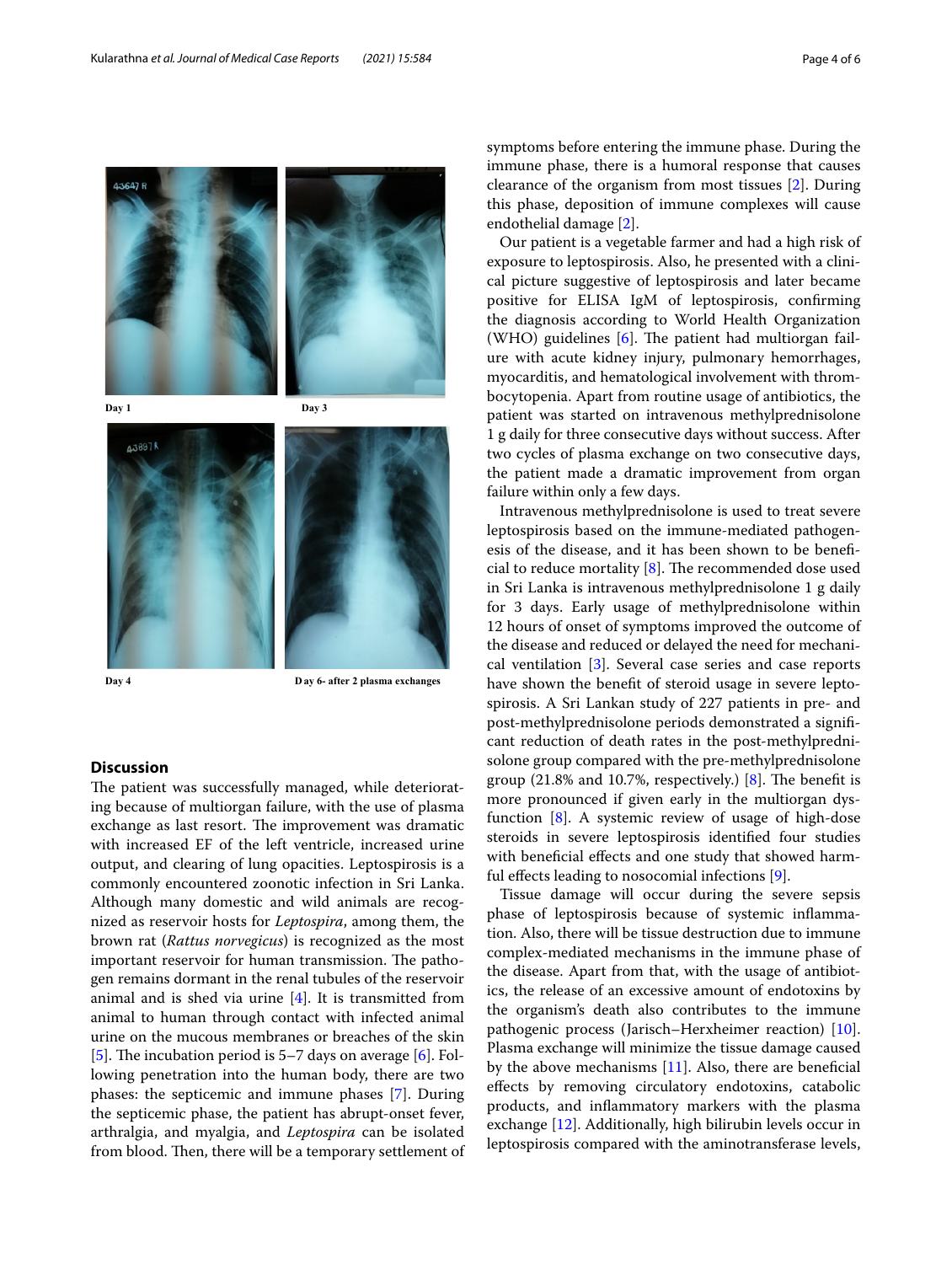as a result of impaired excretion of bilirubin caused by microcirculatory abnormalities and biliary obstruction [[13\]](#page-5-0). High bilirubin levels in leptospirosis can cause toxic efects on the renal tubules leading to acute kidney injury. Therefore, removing bilirubin using plasma exchange has demonstrated rapid clinical response in severe leptospirosis [\[13](#page-5-0)].

The efficacy of plasma exchange was evaluated at the Teaching Hospital Karapitiya in Sri Lanka. A study of 53 patients with serologically confrmed complicated leptospirosis demonstrated a mortality rate of 36.4% in the therapeutic plasma exchange (TPE) only group, 21.4% in the intravenous immunoglobulin and therapeutic plasma exchange group, and 92.8% in the group that was given neither of these two therapies. Therefore, TPE showed a signifcant reduction of mortality in patients with severe leptospirosis complicated with multiorgan failure [\[14](#page-5-1)]. A few other case reports and studies demonstrated the benefcial efects of plasma exchange in severe leptospirosis. Trivedi *et al*. conducted a case series of 144 patients with serologically confrmed leptospirosis with mild pulmonary hemorrhages. Of them, 114 patients received two consecutive plasma exchanges followed by one dose of cyclophosphamide, while the rest were treated with symptomatic management. In the treatment group, 64.4% survived compared with the untreated group where the survival rate was 16.6% [[5](#page-4-4)]. A 67-yearold patient with complicated leptospirosis was successfully treated with plasma exchange by Taylor *et al*. and demonstrated that plasma exchange plays an important role in recovery [\[11\]](#page-4-10). Kai-Chung Tse *et al*. applied plasma exchange to treat leptospirosis complicated with hyperbilirubinemia and renal failure and reported a rapid clinical recovery [\[13](#page-5-0)].

## **Conclusion**

We observed the survival beneft of therapeutic plasma exchange in multiple organ failure in severe leptospirosis. The plasma exchange would have reduced the systemic infammation and the tissue damage caused by immune complex-mediated mechanisms in leptospirosis. More robust research studies are needed in the future to study the efficacy and effectiveness of plasma exchange in complicated leptospirosis.

## **Acknowledgements**

Not applicable.

#### **Authors' contributions**

All authors examined, assessed, and were involved in the management of the patient. All authors read and approved the fnal manuscript.

#### **Authors' information**

Vishvara Kularathna and Madhushi Nanayakkara are registrars in general medicine in the professorial medical unit of teaching hospital Peradeniya, Sri Lanka. S.A.M. Kularatne is the Professor of Medicine, Faculty of Medicine, University of Peradeniya. Manoji Pathirage is a professor in medicine in the same department.

#### **Funding**

There is no source of funding.

#### **Availability of data and materials**

Data sharing is not applicable to this article as no datasets were generated or analyzed during the current study.

#### **Declarations**

#### **Ethics approval and consent to participate**

Not applicable

#### **Consent for data collection and publication**

Written informed consent was obtained from the patient for publication of this case report and any accompanying images. A copy of written consent is available for review by the Editor-in-Chief of this journal.

#### **Competing interests**

The authors declare that they have no competing interests.

Received: 19 August 2021 Accepted: 30 September 2021 Published online: 13 December 2021

#### **References**

- <span id="page-4-0"></span>Dutta TK, Christopher M. Leptospirosis—an overview. 2005;53(June).
- <span id="page-4-1"></span>2. Sheet F. Leptospirosis.
- <span id="page-4-2"></span>3. Oludele J, Lesko B, Mahumane Gundane I, de Bruycker-Nogueira F, Muianga A, Ali S, Mula F, Chelene I, Falk KI, Barreto Dos Santos FGE. National guidelines on management of leptospirosis. Vol. 5; 2017. <https://doi.org/10.4269/ajtmh.17-0317>
- <span id="page-4-3"></span>4. Haake DA, Levett PN. Leptospirosis in humans. Curr Top Microbiol Immunol. 2015. [https://doi.org/10.1007/978-3-662-45059-8\\_5.](https://doi.org/10.1007/978-3-662-45059-8_5)
- <span id="page-4-4"></span>5. Trivedi SV, Vasava AH, Bhatia LC, Patel TC, Patel NK, Patel NT. Plasma exchange with immunosuppression in pulmonary alveolar haemorrhage due to leptospirosis. Indian J Med Res. 2010;131:429–33.
- <span id="page-4-5"></span>6. WHO. Human leptospirosis: guidance for diagnosis, surveillance and control. Geneva: World Health Organization; 2003. p. iii.
- <span id="page-4-6"></span>7. De Brito T, da Silva AMG, Abreu PAE. Pathology and pathogenesis of human leptospirosis: a commented review. Rev Inst Med Trop Sao Paulo. 2018. <https://doi.org/10.1590/S1678-9946201860023>.
- <span id="page-4-7"></span>8. Kularatne SAM, Budagoda BDSS, De Alwis VKD, et al. High efficacy of bolus methylprednisolone in severe leptospirosis: a descriptive study in Sri Lanka. Postgrad Med J. 2011. [https://doi.org/10.1136/pgmj.2009.](https://doi.org/10.1136/pgmj.2009.092734) [092734](https://doi.org/10.1136/pgmj.2009.092734).
- <span id="page-4-8"></span>9. Soc TR, Med T, Rodrigo C, *et al*. High dose corticosteroids in severe leptospirosis: a systematic review. Trans R Soc Trop Med Hyg. 2014. <https://doi.org/10.1093/trstmh/tru148>.
- <span id="page-4-9"></span>10. Bourquin V, Ponte B, Hirschel B, Pugin J, Martin P-Y, Saudan P. Severe leptospirosis with multiple organ failure successfully treated by plasma exchange and high-volume hemofltration. Case Rep Nephrol. 2011. <https://doi.org/10.1155/2011/817414>.
- <span id="page-4-10"></span>11. Reports C, Taylor D, Karamadoukis L. Plasma exchange in severe leptospirosis with multiorgan failure: a case report. J Med Case Rep. 2013;7(1):1. [https://doi.org/10.1186/1752-1947-7-169.](https://doi.org/10.1186/1752-1947-7-169)
- <span id="page-4-11"></span>12. Cerdas-quesada C. Potential benefts of plasma exchange by apheresis on the treatment of severe icteric leptospirosis: case report and literature review q. Transfus Apheresis Sci. 2011;45:191–4. [https://doi.org/10.](https://doi.org/10.1016/j.transci.2011.07.012) [1016/j.transci.2011.07.012](https://doi.org/10.1016/j.transci.2011.07.012).